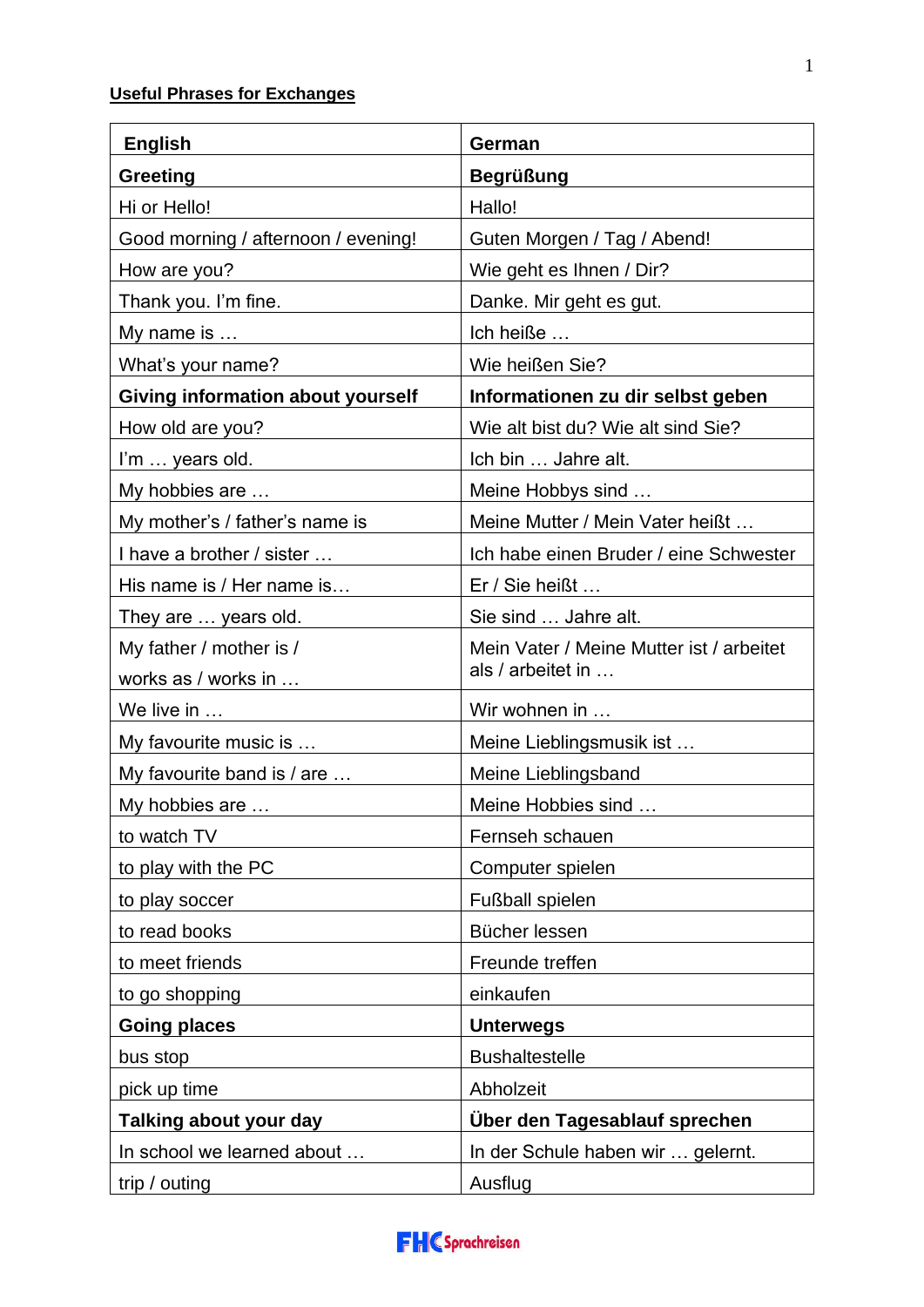| The trip was fantastic / great /<br>interesting / boring  because | Der Ausflug war fantastisch / großartig /<br>interessant / langweilig , weil |
|-------------------------------------------------------------------|------------------------------------------------------------------------------|
| We visited                                                        | Wir besuchten                                                                |
| In the morning / afternoon / evening $\dots$                      | Am Morgen / Nachmittag / Abend                                               |
| sights                                                            | Sehenswürdigkeiten                                                           |
| coach / bus                                                       | <b>Bus</b>                                                                   |
| leader                                                            | <b>Betreuer</b>                                                              |
| ice-rink                                                          | Eislaufbahn                                                                  |
| beach                                                             | Strand                                                                       |
| <b>Offering help</b>                                              | <b>Hilfe anbieten</b>                                                        |
| Can I help you?                                                   | Kann ich Ihnen helfen?                                                       |
| Can I give you a hand?                                            | Kann ich Ihnen helfen?                                                       |
| to lay the table                                                  | den Tisch decken                                                             |
| to clear the table                                                | den Tisch abräumen                                                           |
| to wash the dishes                                                | Geschirr spülen                                                              |
| <b>Asking for help</b>                                            | <b>Um Hilfe bitten</b>                                                       |
| May I ask you a question?                                         | Darf ich Sie etwas fragen?                                                   |
| Could you please help me?                                         | Könnten Sie mir bitte helfen?                                                |
| Could you please show me ?                                        | Könnten Sie mir  bitte zeigen?                                               |
| Could you please give me ?                                        | Könnten Sie mir  bitte geben?                                                |
| Could you please repeat that?                                     | Könnten Sie das bitte wiederholen?                                           |
| show me the way to?                                               | den Weg nach  zeigen?                                                        |
| tell me the time?                                                 | wie viel Uhr es ist?                                                         |
| <b>Hostfamily</b>                                                 | <b>Gastfamilie</b>                                                           |
| bed                                                               | <b>Bett</b>                                                                  |
| sink                                                              | Waschbecken                                                                  |
| shower                                                            | <b>Dusche</b>                                                                |
| bedroom                                                           | Schlafzimmer                                                                 |
| pocket money                                                      | Taschengeld                                                                  |
| money                                                             | Geld                                                                         |
| towel                                                             | Handtuch                                                                     |
| soap                                                              | Seife                                                                        |
| Food                                                              | <b>Essen</b>                                                                 |
| My favourite meal is                                              | Mein Lieblingsessen ist                                                      |
| I don't like                                                      | Ich mag nicht                                                                |
| breakfast                                                         | Frühstück                                                                    |

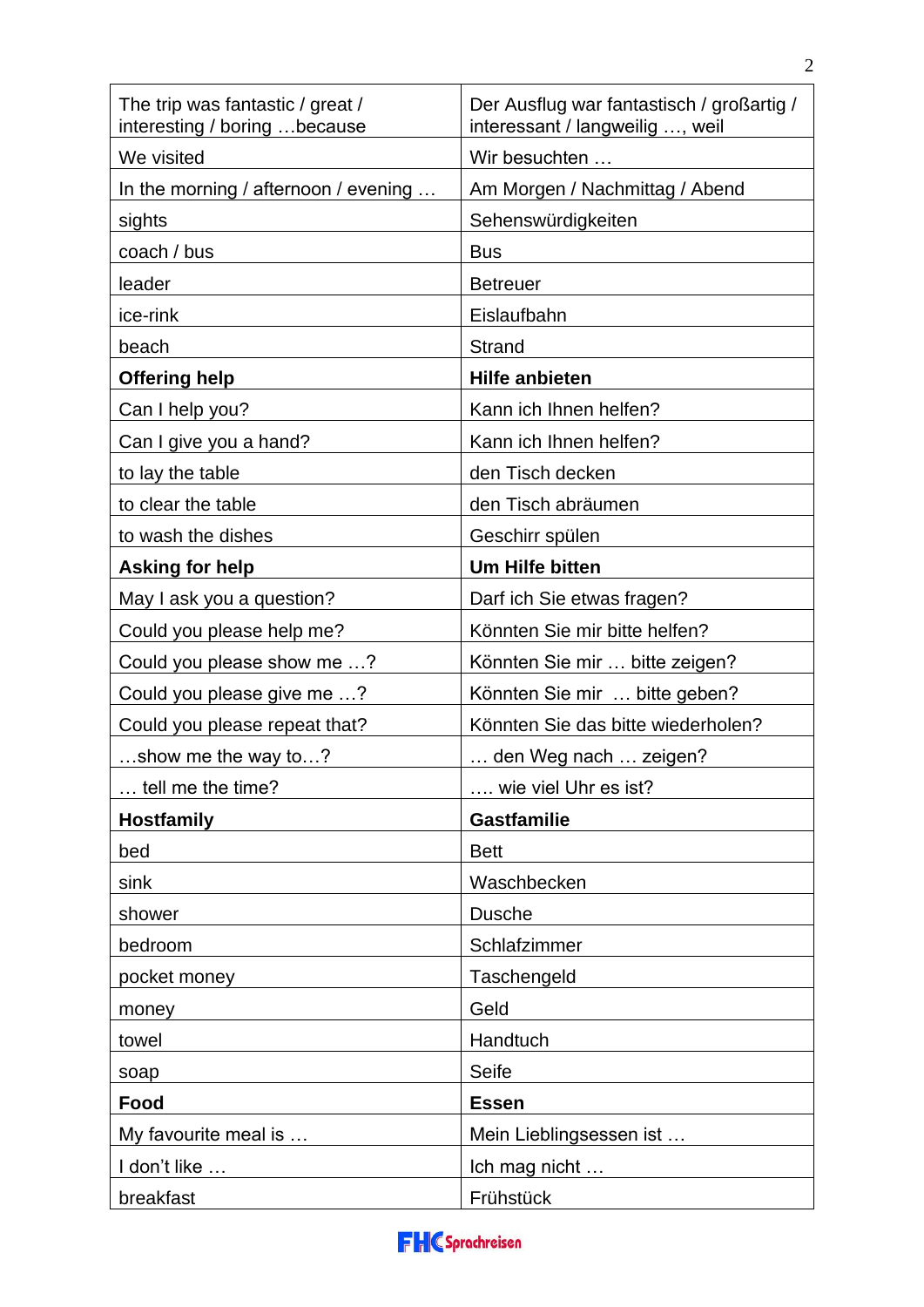| lunch            | Mittagessen (kleine Mahlzeit)     |
|------------------|-----------------------------------|
| dinner           | Abendessen (große warme Mahlzeit) |
| tea              | Tee                               |
| squash           | Wasser mit Fruchtsaftkonzentrat   |
| milk             | Milch                             |
| juice            | Saft                              |
| a glass of water | ein Glas Wasser                   |
| meat             | Fleisch                           |
| pork             | Schweinefleisch                   |
| chicken          | Hühnchen                          |
| beef             | Rindfleisch                       |
| turkey           | Pustenfleisch                     |
| potatoes         | Kartoffeln                        |
| rice             | <b>Reis</b>                       |
| pasta / noodles  | Nudeln                            |
| vegetables       | Gemüse                            |
| tomato           | Tomaten                           |
| cucumber         | Gurken                            |
| carrot           | Möhren                            |
| corn             | Mais                              |
| cauliflower      | Blumenkohl                        |
| pea              | Erbse                             |
| fruit            | Obst                              |
| apple            | Apfel                             |
| pear             | <b>Birne</b>                      |
| banana           | <b>Banane</b>                     |
| peach            | Pfirsisch                         |
| melon            | Melone                            |
| orange           | Orange                            |
| grapes           | Weintrauben                       |
| cherry           | Kirsche                           |
| desert           | Nachtisch                         |
| ice-creme        | Eiscreme                          |
| honey            | Honig                             |
| marmalade / jam  | Marmelade                         |

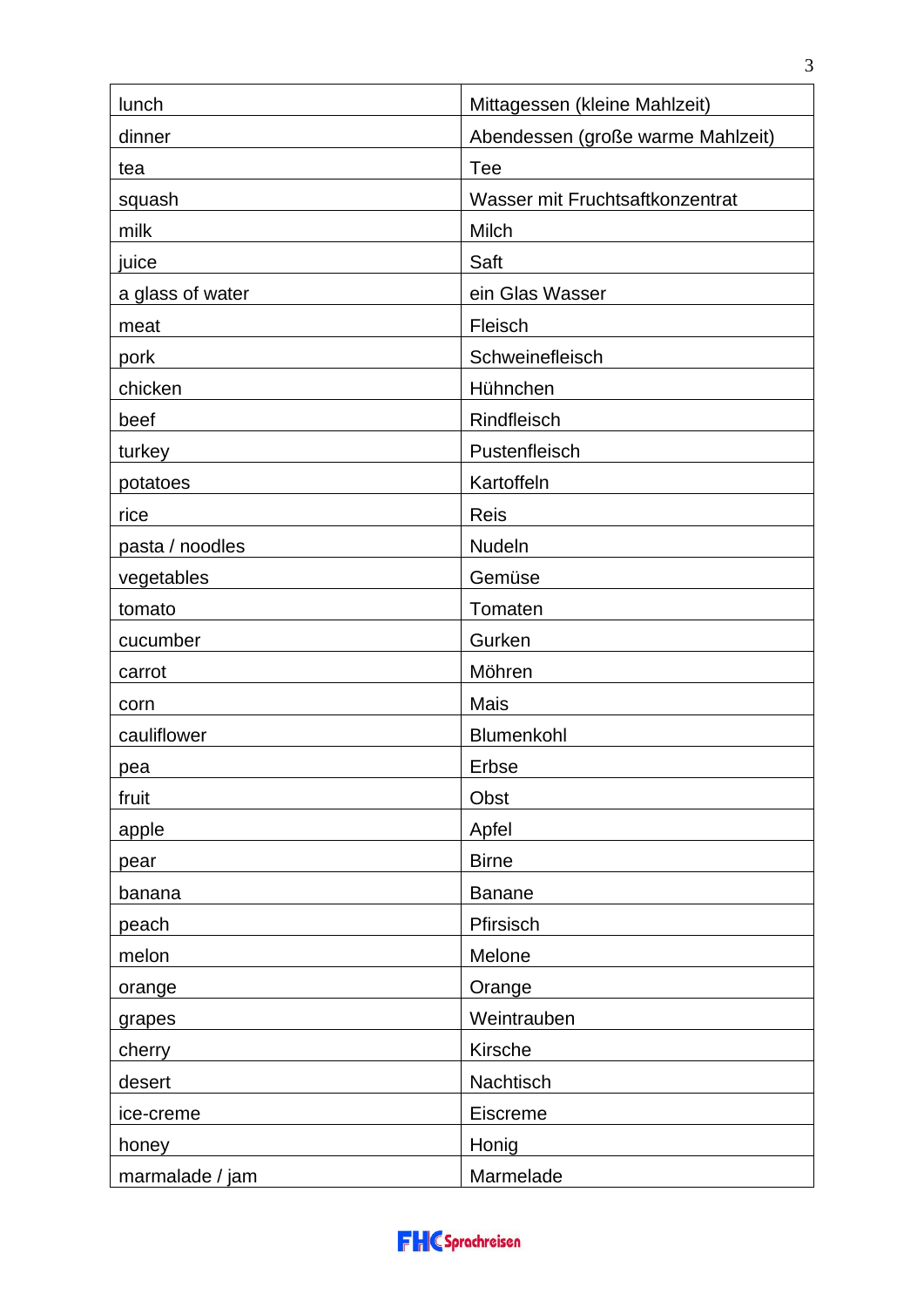| butter                                                | <b>Butter</b>                                               |
|-------------------------------------------------------|-------------------------------------------------------------|
| cornflakes                                            | Cornflakes                                                  |
| cereal                                                | Müsli                                                       |
| pie                                                   | Kuchen                                                      |
| cookies                                               | <b>Kekse</b>                                                |
| plate                                                 | <b>Teller</b>                                               |
| bowl                                                  | Schüssel                                                    |
| cup                                                   | <b>Tasse</b>                                                |
| glass                                                 | Glas                                                        |
| knife, fork, spoon                                    | Messer, Gabel, Löffel                                       |
| cutlery                                               | <b>Besteck</b>                                              |
| salt                                                  | Salz                                                        |
| pepper                                                | Pfeffer                                                     |
| sugar                                                 | Zucker                                                      |
| In school                                             | In der Schule                                               |
| I don't understand the word /sentence<br>/ paragraph. | Ich verstehe nicht das Wort  / den<br>Satz / den Abschnitt. |
| Can you explain it to me, please?                     | Könnten Sie mir das bitte erklären?                         |
| Can you repeat this?                                  | Können Sie das wiederholen?                                 |
| What do I have to do?                                 | Was muss ich machen?                                        |
| to write, wrote, written                              | schreiben                                                   |
| to answer                                             | antworten                                                   |
| to read, read, read                                   | lesen                                                       |
| to ask                                                | fragen                                                      |
| to know, knew, known                                  | wissen                                                      |
| summary                                               | Inhaltsangabe                                               |
| question                                              | Frage                                                       |
| diary                                                 | Tagebuch                                                    |
| vocabulary                                            | Vokabeln                                                    |
| grammar                                               | Grammatik                                                   |
| text production, writing                              | Textproduktion                                              |
| reading comprehension                                 | Leseverständnis                                             |
| essay                                                 | Aufsatz                                                     |
| exercise                                              | Übung                                                       |
| to fill in                                            | ausfüllen                                                   |
| gap                                                   | Lücke                                                       |